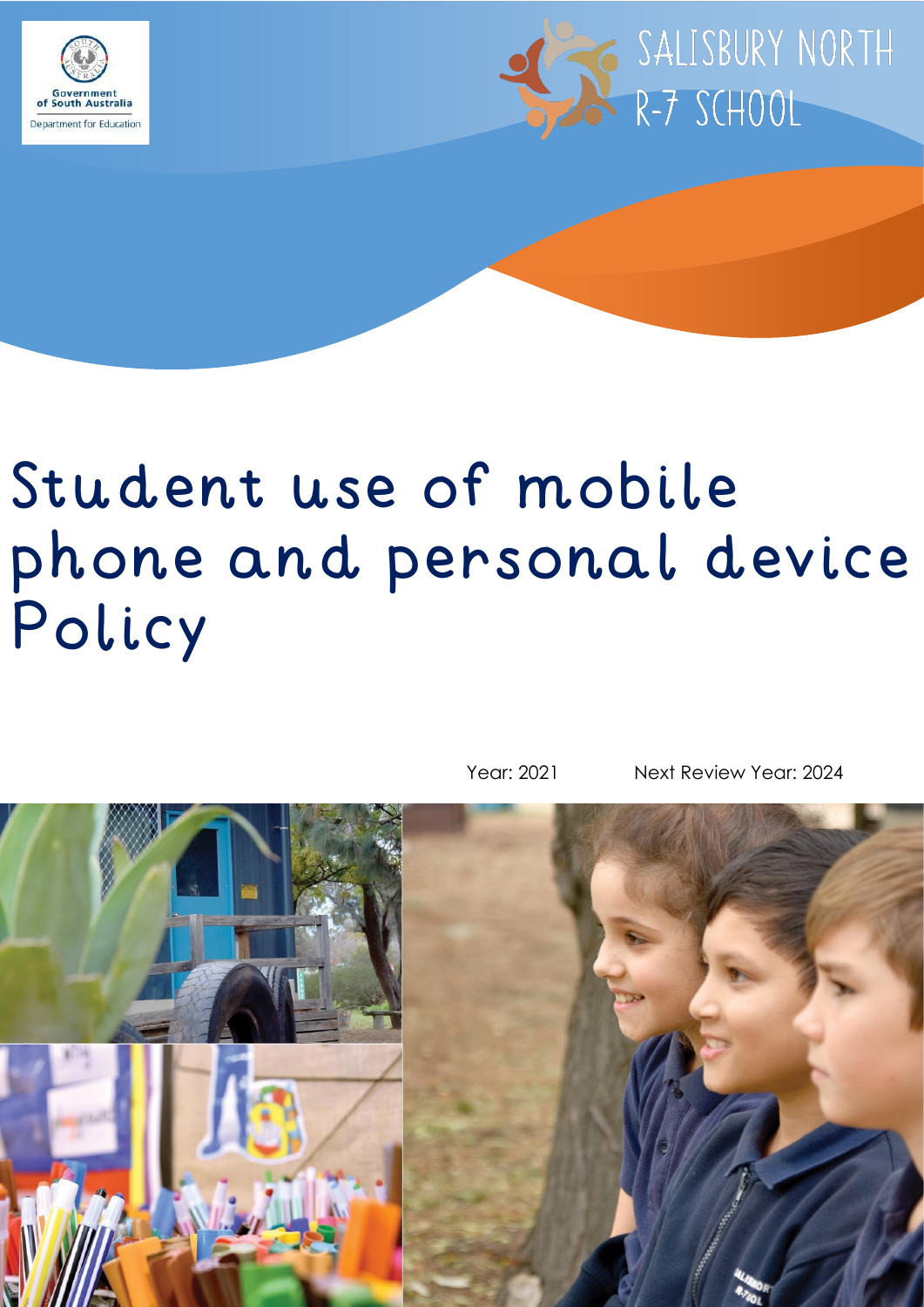# OUR VISION

At Salisbury North R-7 School, we are a compassionate learning community which nurtures a resilient mindset and curious learners with high expectations and hope for the future. We do this by promoting quality teaching and learning and acknowledging diversity through our relationships, achievements and an engaging environment.

# Primary student use of mobile phones and personal devices

# Purpose

This policy provides direction to students, staff and families about managing mobile phones and other digital devices that students choose to bring to school. Digital devices include, but are not limited to, smartwatches, tablets or laptops that are not part of a separate Bring Your Own Device arrangement. This policy applies while students are at school, or attending an authorised school activity such as an excursion, during school hours.

#### Mobile phone use for primary school students

The department's position is that primary aged students cannot use their mobile phones and personal devices at school during school hours. The department and the school recognise that there are legitimate reasons for students to bring a mobile phone or personal device to school. This may include:

to ensure their safety while travelling

so that parents can contact them outside of school hours.

During the school day students are not permitted to access or use their mobile phones or other personal devices. Students must switch off or mute their devices before storing them at the beginning of the school day. They will not be able to access their device until the end of the school day.

# Storage of personal devices

When school commences at 8.30 am all students will hand up their personal devices to their class teacher. The class teacher will store the devices in a class storage device basket and this will be placed in a lockable cupboard. When moving to Non Face To Face programs or set school events, the class teacher will hand over the storage basket to the next teacher for issuing at the end of the day or conclusion of the program.

All students must mark off on a storage log located in the basket that their device has been provided to the teacher.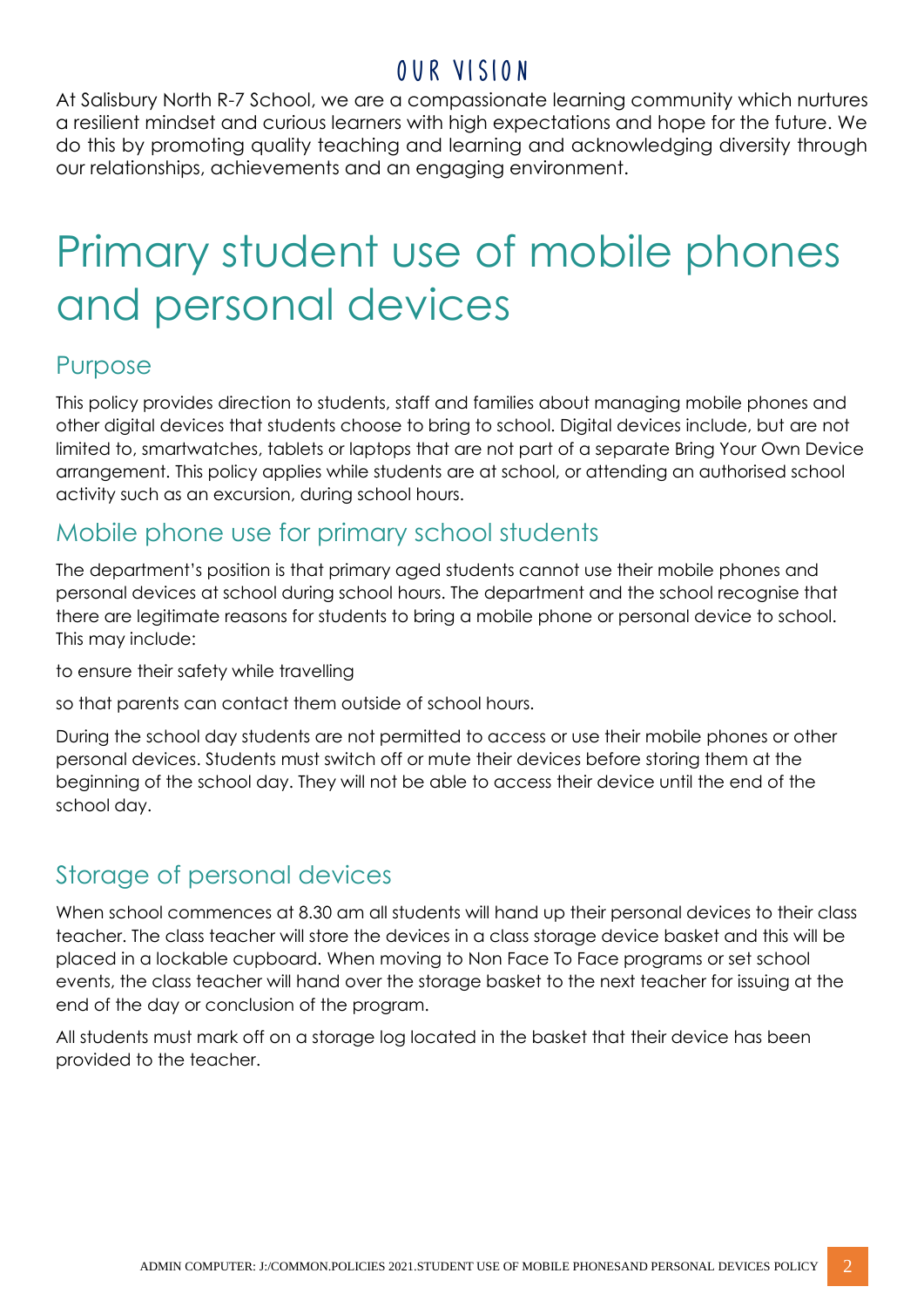# If the student does not comply

The process that will be used in response to non- compliance:

- Any case of misuse or non- compliance in following the policy will result in confiscation of the storage device and a telephone call to the family of the student.
- The student and family will be requested to sign an agreement for the student to continue bringing the device to school that details their responsibilities.

# Roles and responsibilities

#### **Principal**

Make sure:

- this policy is clearly communicated and accessible to all students, staff, and families
- there is a process for regular review of the policy
- secure storage is provided for student personal devices that are handed in to school staff and that the school provides for students to store their belongings in a lockable teacher cupboard.
- processes are in place for monitoring internet and school network use by all members of the school community.

Enforce the policy and responses to instances of non-compliance.

Report and respond to incidents of inappropriate use of personal devices in line with department policy and procedures and any legislative requirements.

Consider requests for exemptions from the policy from parents on a case-by-case basis. Make sure that approved exemptions are documented and that relevant staff are informed about students' exemptions.

Model appropriate use of mobile phones and support families to understand the importance of promoting safe, responsible and respectful use of mobile phones to their children.

#### **School staff**

Deliver learning opportunities and maintain a safe and productive learning environment. Take steps to minimise distractions from the non-educational use of personal devices in the learning environment at times when a device is being used by a student in line with an approved exemption or in circumstances where students' devices are stored in the classroom.

Respond to instances of non-compliance in line with the school's policy.

Report and respond to incidents of inappropriate use of personal devices in line with department policy and procedures and any legislative requirements.

Make sure that any student personal devices handed in for their care are stored in a secure location and are returned to the student (or their parent/caregiver).

Model appropriate use of mobile phones and support families to understand the importance of promoting safe, responsible and respectful use of mobile phones to their children.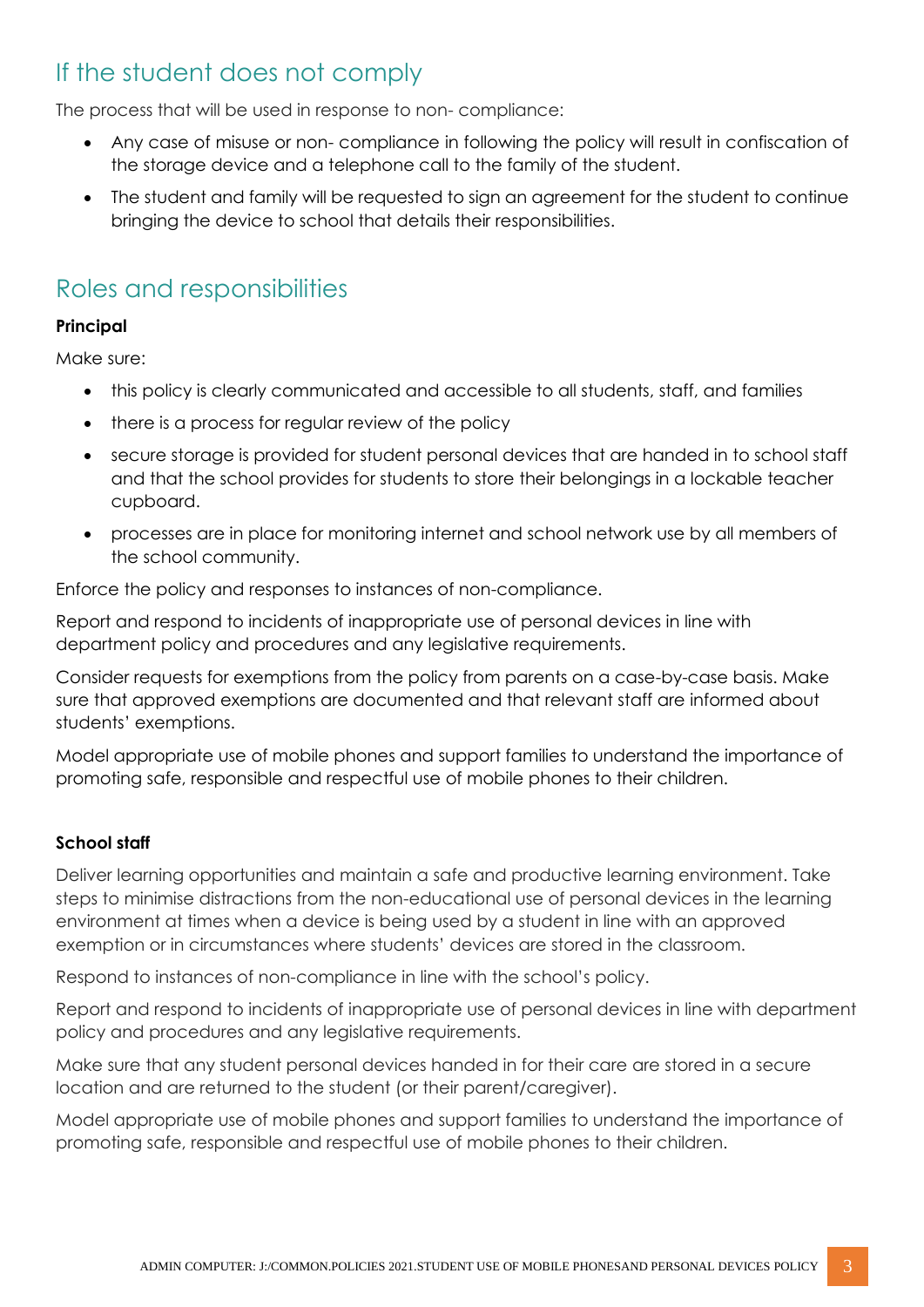#### **Students**

Comply with the requirements of the school's policy and follow all reasonable directions from the Principal and school staff.

If permitted to use a mobile phone or personal device in line with an exemption under this policy, do so in a safe, responsible and respectful way and support peers to do the same.

Communicate respectfully with others and do not use a mobile phone or other personal device to bully, harass or threaten another person.

Respect others' rights to privacy and do not take photos, film or audio records of other people without their knowledge or permission.

#### **Parents**

Support the implementation of the school's policy, including the consequences for noncompliance with the policy.

Use the school's formal communication channels in all instances to communicate with the school (including where a student requires early collection from school). Encourage their child to always report to a school staff member in the first instance if they become unwell or experience an issue at school.

Recognise the important role they play in supporting their child to use their mobile phone (or other personal device) in a safe, responsible and respectful way.

Respect others' rights to privacy and do not take photos, film or audio records of other people without their knowledge or permission.

#### Communication and review

- Consultation has been undertaken with students, staff and the Governing Council of the school community to make local decisions regarding storage of students' devices and what actions will be taken if students do not comply with the policy.
- The policy comes into effect beginning of term 2, 2021 and will be reviewed once a year via a survey monkey to ensure our community members are aware of the policy requirements
- The schools policy can be accessed through each classes SEESAW account, the enrolment packs and the schools website. This policy has also been translated to ensure all English as an Additional Language and Dialect families can access it.
- This policy will be reviewed again in Term 4, 2024

# Supporting information

The following are other local school policies and procedures that should be read in conjunction with the local policy on student use of mobile phones and personal devices such as:

- SN R- 7 school behaviour code, behaviour support policy and responding to behaviour policy
- SN R-7 anti-bullying policy
- SN R-7 ICT user agreements and digital device policy.